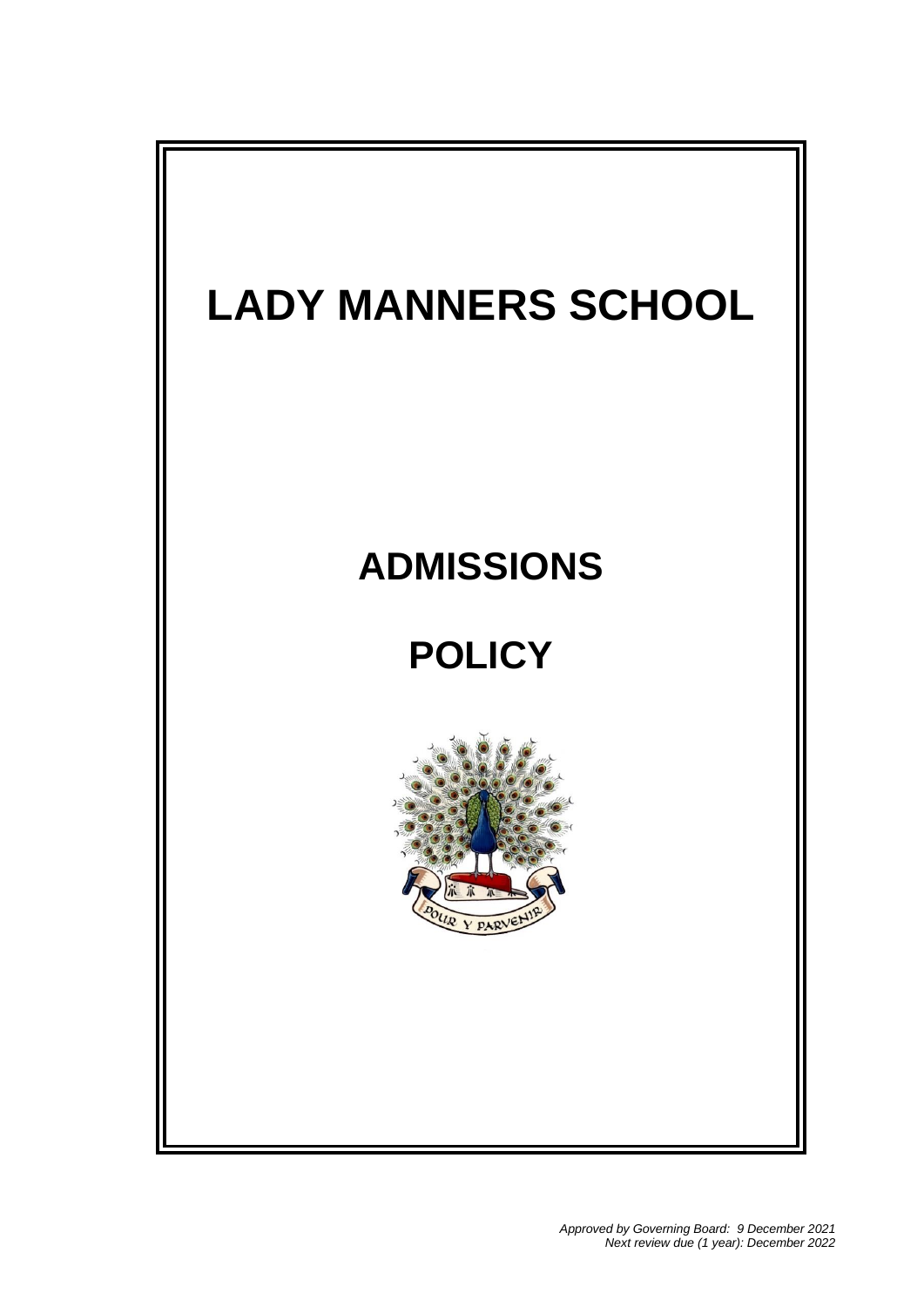## **ADMISSIONS POLICY**

#### **General**

- 1. In this Policy, the following definitions have the following meanings:
	- 1.1 Normal Area The area delineated on a map kept in school for that purpose which include the following:
		- 1.1.1 The whole of the civil parishes of: Ashford-in-the-Water, Bakewell, Baslow and Bubnell, Beeley, Birchover, Brushfield, Calver, Chatsworth, Curbar, Edensor, Flagg, Froggatt, Great Longstone, Harthill, Hassop, Little Longstone, Litton, Middleton and Smerrill, Monyash, Nether Haddon, Over Haddon, Pilsley, Rowland, Rowsley, Sheldon, Stanton in Peak, Stoke, Stoney Middleton, Tideswell, Wardlow, Wheston and Youlgreave and
		- 1.1.2 Parts of the civil parishes of Hartington Middle Quarter, Holmesfield and Northwood/Tinkersley delineated on those maps and
		- 1.1.3 The civil parishes of Grindlow, Foolow, Little Hucklow and Great Hucklow (which parishes also lie within the Normal Area of a different secondary school) where parents of students seeking admission to the School have exercised their right of choice in favour of the School.
	- 1.2 Normal Area Students students permanently residing within the school's normal area.
	- 1.3 New Intake Students students seeking admission to Year 7 at the beginning of the school year whose applications for admission are received in school before the Governing Board's admissions meeting referred to in paragraph 8 of this policy.
	- 1.4 Out-catchment Students students permanently residing outside the school's defined normal area.
	- 1.5 Permanently Residing the permanent residency of an applicant for admission both at the date of the application and at the beginning of the school year to which admission is sought in a residential property which is the applicant's only or main residence and which is either:
		- 1.5.1 owned by the applicant's parents or parent or guardian
		- 1.5.2 leased to or rented by the applicant's parents or parent or carer under lease or written rental agreement of not less than 6 months duration
		- **Note 1**Applicants may be required to provide documentary evidence of ownership or rental agreement together with proof of actual permanent residency at the property concerned.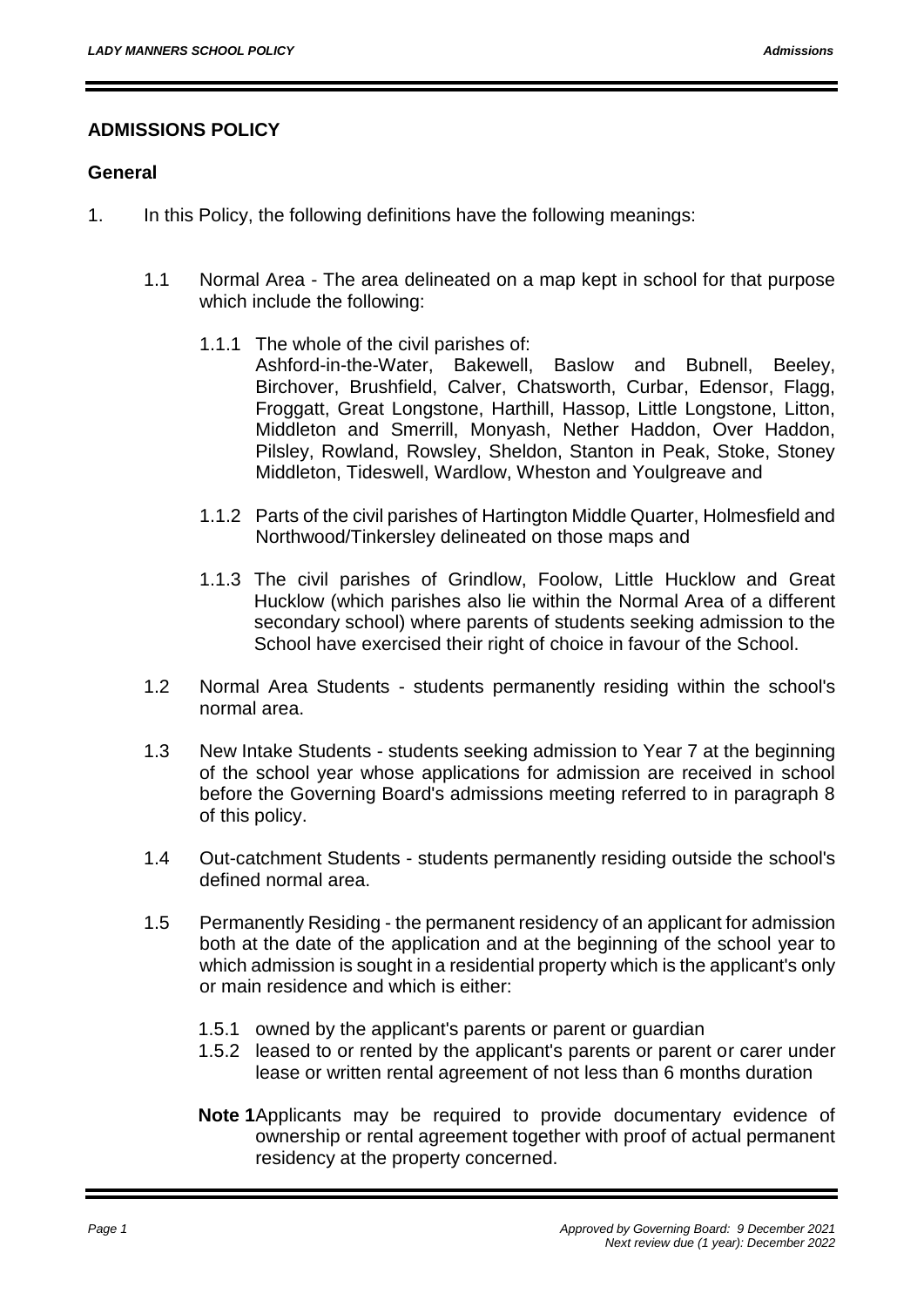- **Note 2**A place offered to a normal area student will be withdrawn if that student ceases to reside permanently in the normal area before the school year to which admission is sought begins.
- 2. The school is an 11-18 co-educational comprehensive.
- 3. The Governing Board is responsible for determining the allocation of all places at the school.
- 4. The Governing Board will from time to time review admissions levels, liaising as necessary with the appropriate authority if seeking change.
- 5. Students will be admitted to Years 7-11 inclusive without reference to ability, aptitude or gender.
- 6. Students will be admitted to Years 12 and 13 subject to having achieved an adequate academic base to support the proposed courses of study and having received a satisfactory reference based on their record of work and general outlook. Students from schools other than Lady Manners School can also apply for places and be admitted as long as they meet the requirements stated above; that the classes concerned will not become overcrowded, causing disadvantage; and that the admissions limit is not exceeded.
- 7. The Published Admission Number for all year groups is 240.

## **Admission of New Intake Students to Year 7**

- 8. Applications for admission by new intake students must be made on the common application form to the Local Authority by the deadline stated in the Derbyshire Scheme for that year. The Governing Board will determine such admissions at its admissions meeting which will be held on a date to fall within the period allocated by the Local Authority for decisions to be made.
- 9. As with other year groups, only students of the appropriate age will normally be considered for places. For Year 7 admissions in particular, younger students will only be considered in very exceptional circumstances and having met the Local Authority's policy on Early Transfer and having consulted fully with the school in advance.
- 10. All children whose Education, Health and Care Plan (EHCP) names Lady Manners School must be admitted.
- 11. The school will always give the highest priority to looked after children and children who were previously looked after but cease to be because they were adopted (or became subject to a residence order or a special guardianship order).
- 12. The school will then give priority to normal area students.
- 13. New intake normal area students will be admitted unless the total number seeking admission exceeds the Published Admissions Number in which case, only the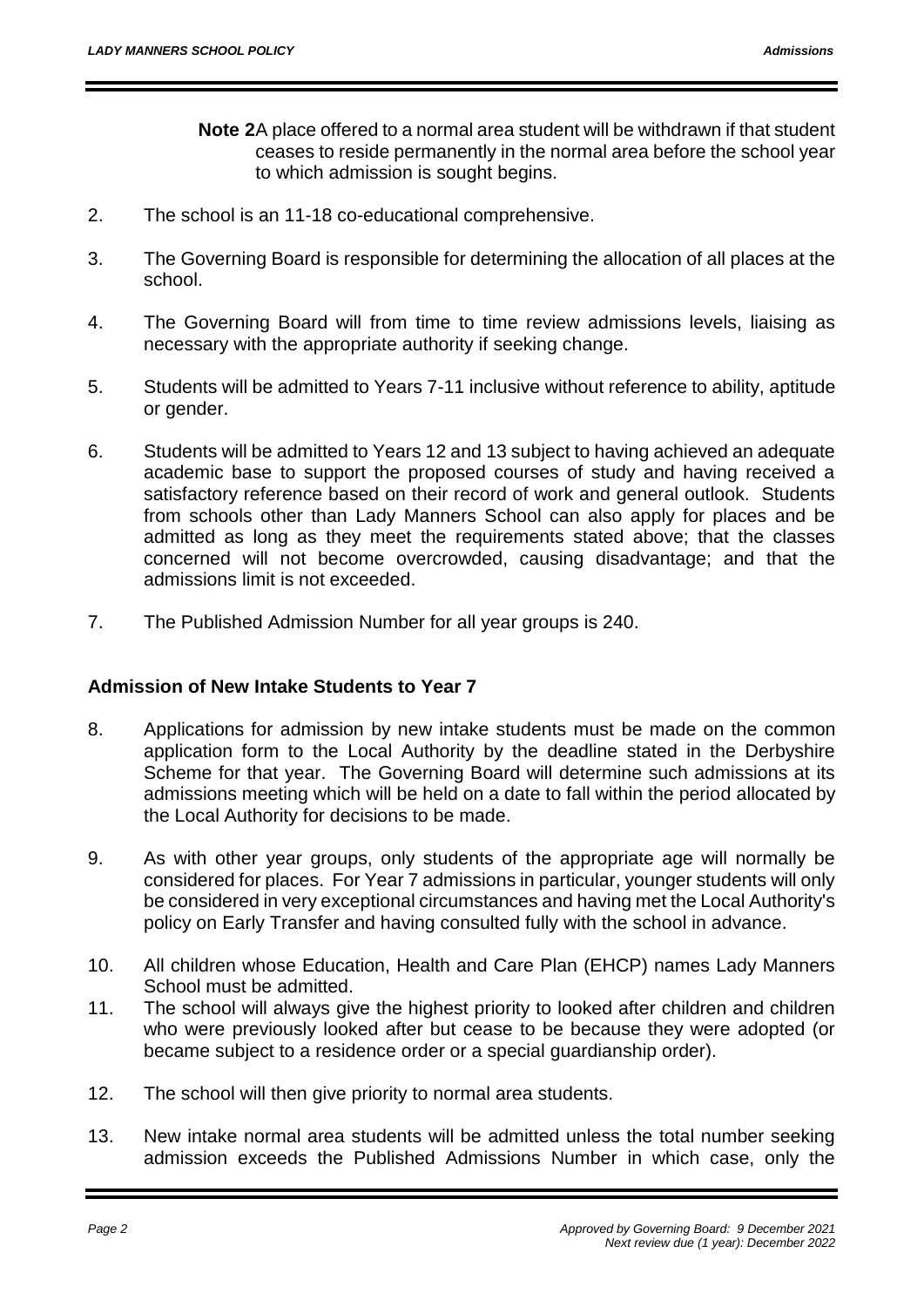Published Admissions Number will be admitted. Priority will be determined in the following order:

- 13.1 Children with a brother or sister currently attending the school including half and adopted brothers/sisters living in the same family unit (except where the sibling connection is with a student enrolled in school for Years 12 and/or 13 only). The sibling connection needs to apply at the time of application and admission.
- 13.2 Children who have medical or social grounds, supported by independent professional evidence which states why their medical or social situation can be met at Lady Manners School more appropriately than elsewhere.
- 13.3 Children of staff who have been employed at the school for two or more years at the time at which the application for admission to the school is made.
- 13.4 Other children on the basis of proximity of the child's home to the school with those living nearer being accorded higher priority. Judgements in this category will be made on the basis of information obtained from the Geographic Information System (GIS) in use in the Local Authority.
- 14. After admission of all looked after students and normal area students, any available places remaining up to the Published Admissions Number will be allocated to outcatchment students in the order set out in paragraphs 13.1 to 13.4 inclusive.
	- **Note:** If there are insufficient places to accommodate all the out-catchment students who qualify for admission under any one of categories 13.1 to 13.4, the criteria which follow that category will be applied in the order set out in paragraph 13 to determine which of these applicants should be accepted.
		- For example: If, after accommodating all in-catchment students, there are six remaining places and eight applicants who would qualify under category 13.1, the criteria in categories 13.2 to 13.4 would be applied in that order to decide which six of the eight applicants should be accepted.
- 15. An Open Evening will be arranged in school for parents and students applying for places in Year 7 before the deadline for applications. There will be the opportunity to view the facilities, discuss the curriculum and related issues, meet staff and students and raise questions. Students who are offered a place in Year 7 will have the opportunity to spend at least one day in school prior to entry for purposes of familiarisation.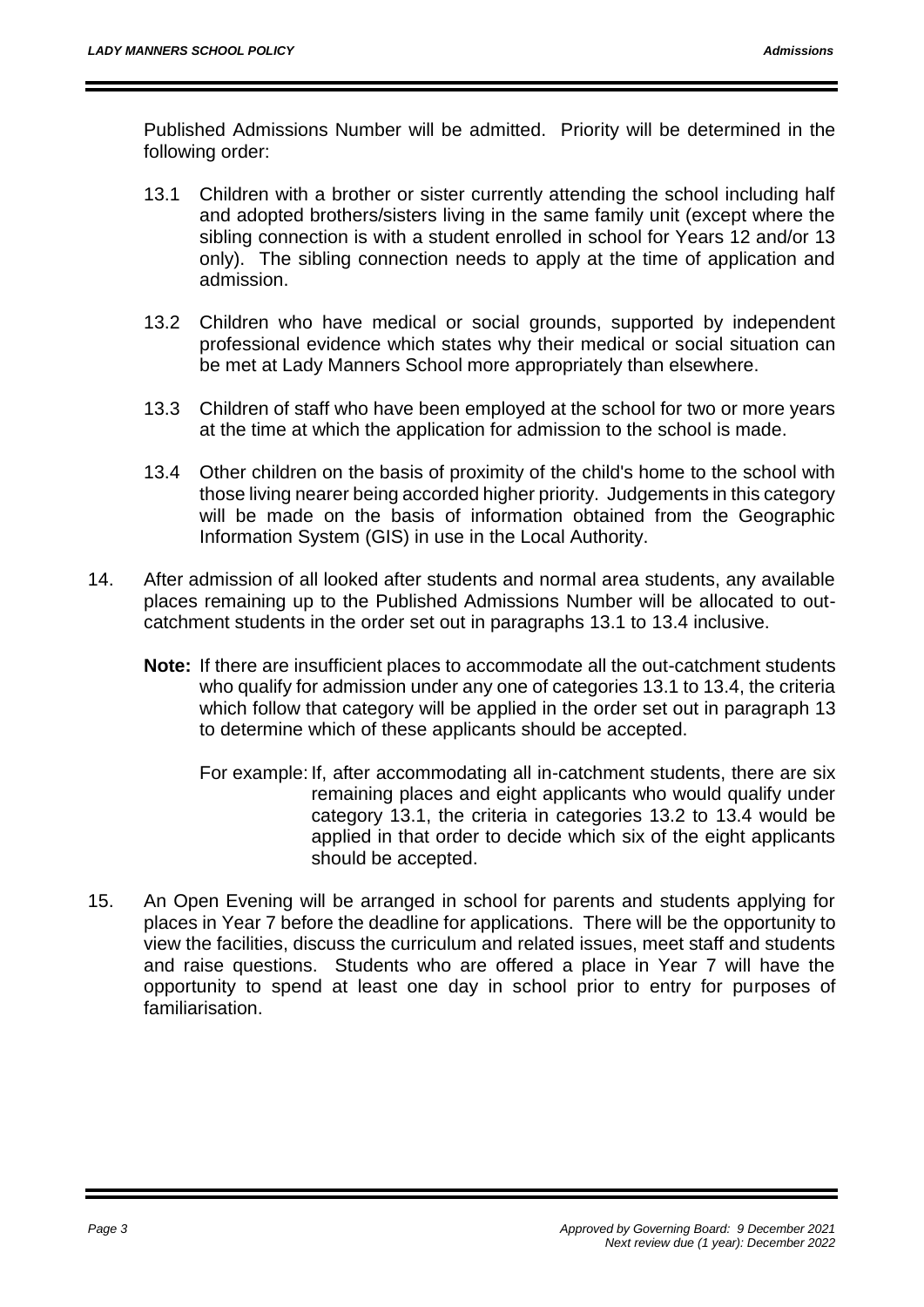#### **Admission to Year 7 after the Board's admissions meeting but before the start of the school year**

- 16. Students applying for places after the Governing Board's admissions meeting will be admitted to Year 7 only if the number of students in the year group to which admission is sought is less than 240.
- 17. Applications will be dealt with through the Derbyshire Scheme and paragraphs 9 and 10 and the criteria in paragraphs 13.1 to 13.4 inclusive will be used to determine priority.

#### **Admission to Year 7 (other than those referred to in paragraphs 8-15) and to Years 8 to 11 (inclusive)**

18. Lady Manners School participates in the Local Authority's Co-ordinated Admission Scheme for in-year admissions. Details of the Co-ordinated admission Scheme and how in-year admissions are managed can be seen at [Changing schools -](https://www.derbyshire.gov.uk/education/schools/school-places/changing-schools/changing-schools.aspx) Derbyshire [County Council.](https://www.derbyshire.gov.uk/education/schools/school-places/changing-schools/changing-schools.aspx)

# **Appeals**

19. All students whose applications for admission are unsuccessful will be advised of their right to appeal to an Independent Appeal Committee. The Governing Board is responsible for making arrangements for such appeals and currently works with Derbyshire Local Authority in arranging appeals.

All appeals for students transferring to secondary school or who make an in-year application should be submitted within 28 days of being told that the application was unsuccessful.

## **Admission to Years 12 and 13**

- 20. The school seeks to make its opportunities available to a wide range of students. The PAN for Year 12 is 240. . Access to specific courses might, however, be restricted by physical resources available and by the balance of option choices.
- 21. Students will be required to have an adequate and appropriate academic base to support the proposed courses of study. They will also be required to have a satisfactory record regarding work habits and the general outlook likely to make their course of study successful.
- 22. The school seeks to ensure that all applicants to the Sixth Form are appropriately prepared, well informed and familiar with the opportunities offered prior to entry. All students will have equal access to careers advice, guidance and support in